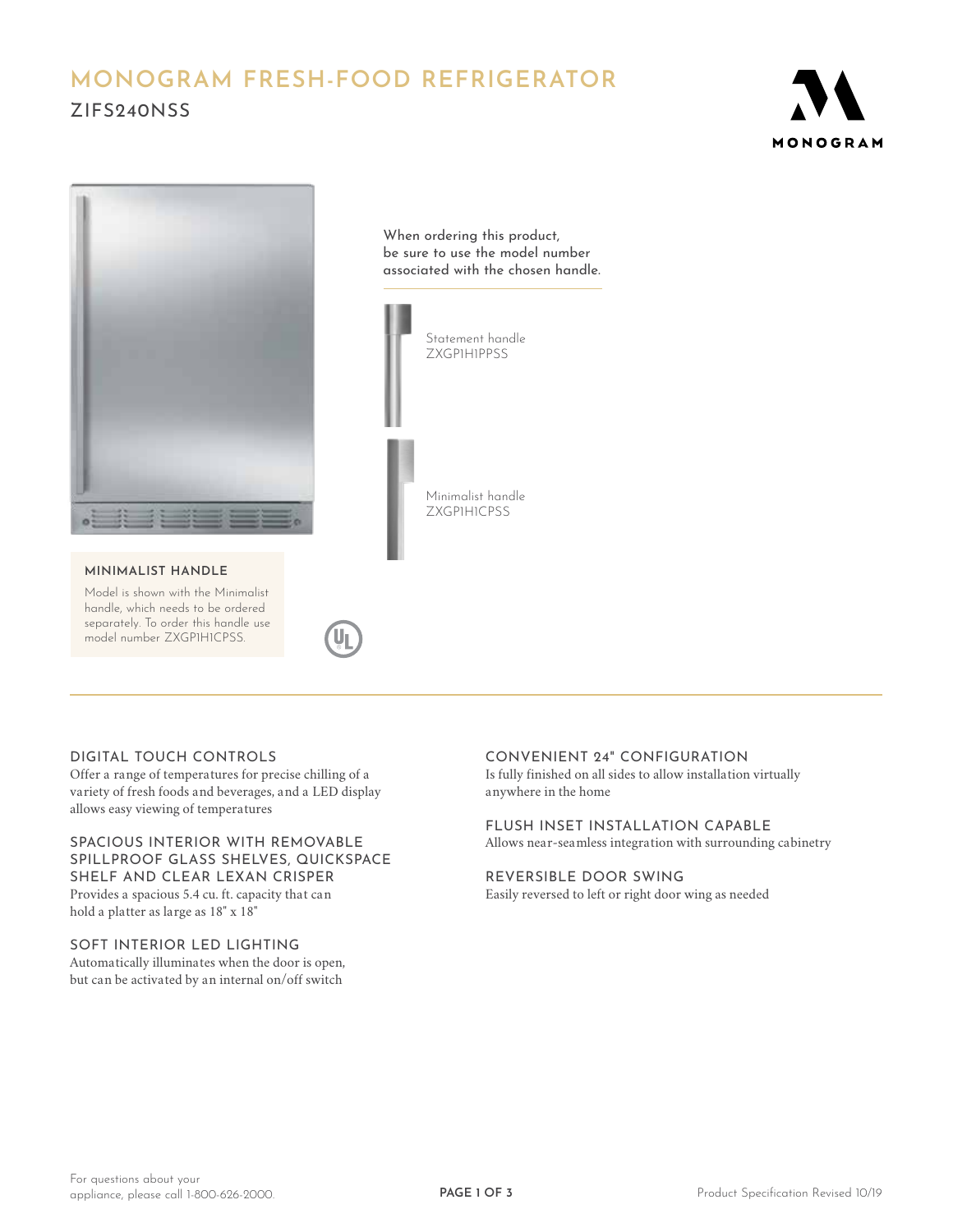



#### **SPECIFICATIONS**

| Overall Width           | 23 1/2" (59.7 cm)                                                                                    |
|-------------------------|------------------------------------------------------------------------------------------------------|
| Overall Height          | 34 1/8" (86.7 cm)                                                                                    |
| Overall Depth           | 23 3/16" (58.9 cm)                                                                                   |
| Door Clearance          | 9 3/8" (23.8 cm) @ 110°<br>$2^{\prime\prime}$ (5.1 cm) @ 90 $^{\circ}$<br>23 7/8" (60.6) door length |
| Overall Capacity        | $5.4 \text{ cu}$ . ft.                                                                               |
| Minimum Cabinet Width   | $23.3/4$ " (60.3 cm)                                                                                 |
| Minimum Cabinet Depth   | $24"$ (61.0 cm)                                                                                      |
| Cutout Width            | 23 3/4" (60.3 cm)                                                                                    |
| Cutout Height           | 34 1/2" (87.6 cm) Min<br>35" (88.9 cm) Max                                                           |
| Electrical Requirements | 1.O A                                                                                                |
| Voltz/Hertz/Amps        | 120 V, 60 Hz, 15 or 20 amp circuit                                                                   |
| Shipping Weight         | $123 \text{ lb} (56 \text{ kg})$                                                                     |

### **ATTENTION ELECTRICIAN:**

A 115 volt 60Hz, 15 or 20 amp power supply is required. An individual properly grounded branch circuit or circuit breaker is recommended. Install a properly grounded 3-prong electrical receptacle recessed into the back wall.

#### **OVERALL DIMENSIONS**



SIDE VIEW **21 3/4" (55.2) 23 1/2" (59.7) 25 1/2" (64.8)**



Dimensions in parentheses are in centimeters unless otherwise noted. Actual product dimensions may vary due to manufacturing tolerances.